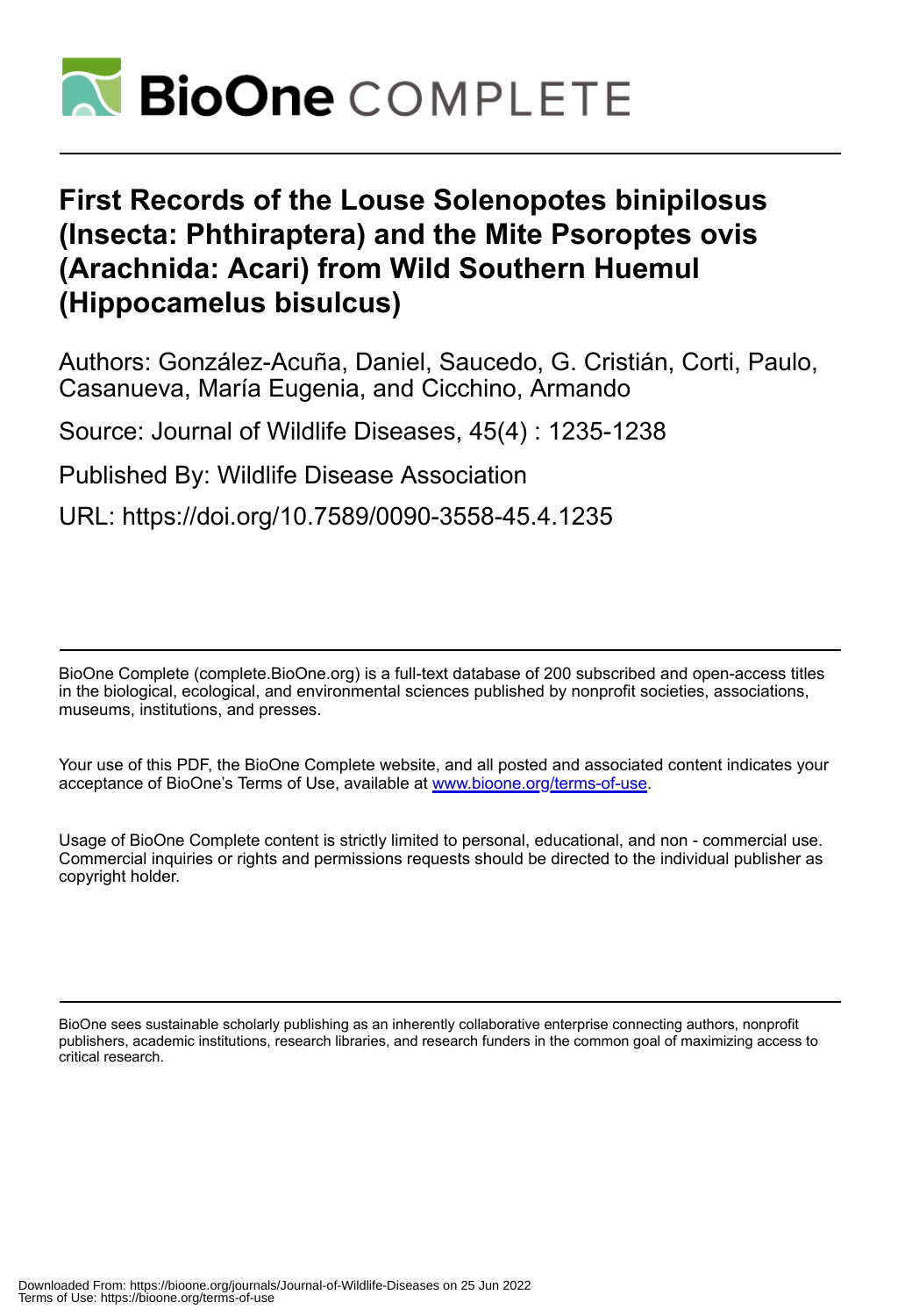## First Records of the Louse Solenopotes binipilosus (Insecta: Phthiraptera) and the Mite Psoroptes ovis (Arachnida: Acari) from Wild Southern Huemul (Hippocamelus bisulcus)

Daniel González-Acuña,<sup>1,6</sup> G. Cristián Saucedo,<sup>2</sup> Paulo Corti,<sup>3</sup> María Eugenia Casanueva,<sup>4</sup> and Armando Cicchino<sup>5 1</sup> Facultad de Medicina Veterinaria, Universidad de Concepción, Casilla 537, Chillán, Chile; <sup>2</sup> Conservación Patagónica, Patagonia Park, Cochrane, Chile; <sup>3</sup> Instituto de Zoología, Universidad Austral de Chile, Casilla 567, Valdivia, Chile; <sup>4</sup> Facultad de Ciencias Naturales y Oceanográficas, Universidad de Concepción, Victor fomas 1290, Concepción, Chile; <sup>5</sup> Laboratorio de Artrópodos, Departamento de Biología, Universidad Nacional de Mar del Plata, Funes 3300, 7600 Mar del Plata, Provincia Buenos Aires, Argentina;<br><sup>6</sup> Corresponding author (email: danigonz@udec.cl)

ABSTRACT: Two species of Phthiraptera, Bovicola caprae (Ischnocera: Bovicolidae) and Solenopotes binipilosus (Anoplura: Linognathidae), and one species of mite, Psoroptes ovis (Acari: Psoroptidae), were recorded on huemul (Hippocamelus bisulcus) in Chile. The sucking louse S. binipilosus and the mite P. ovis are reported for the first time from this host.

Key words: Acari, Bovicola caprae, first record, huemul, lice, mite, Psoroptes ovis, Solenopotes binipilosus.

Huemul (Hippocamelus bisulcus) is an endemic cervid species of southern Chile and Argentina. It is listed as endangered (IUCN, 2008) as a result of a significant decline in numbers and a reduction of its original distribution range. Possible causes of the huemul's decline are poaching, habitat destruction, predation by dogs (Canis familiaris), susceptibility to livestock diseases, competition with domestic animals, and the introduction of exotic species (Povilitis, 1998; Díaz and Smith-Flueck, 2000; Serret, 2001). It is considered an umbrella species (Hunter, 1996) and is one of the most vulnerable and least known cervids in the world (Smith-Flueck, 2000). The current population of huemul is about 1,000–1,500 individuals (Smith-Flueck, 2000; Serret, 2001).

Serret (2001) believes that domestic animals (e.g., cattle [Bos taurus], sheep [Ovis aries], goats [Capra hircus], horses [Equus caballus], and dogs) as well as introduced wild mammals (i.e., red deer [Cervus elaphus] and wild boar [Sus scrofa]), may be the source of endoparasites affecting huemul deer (Díaz and Smith-Flueck, 2000). Studies of the ectoparasites of the huemul are scarce, but a goat-chewing louse Bovicola caprae has been reported on captive huemul from Argentina (Serret, 2001).

Between 14 June and 29 September 2007, 18 huemul (nine adult males and nine adult females) were live-captured in the vicinity of Cochrane  $(47^{\circ}11^{\prime}s,$  $72^{\circ}29'$ W), Aysén District, Chile, at the Lago Cochrane National Reserve (LCNR). The LCNR was created in 1967 to protect southern beech or lenga (Nothofagus pumilio) forest and a population of huemul. The reserve's vegetation is classified as deciduous forest with a mosaic of shrubs and trees dominated by Antarctic beech or numitive (Nothofagus antarctica), along with stands of N. *pumilio* and coihue (Nothofagus dombeyi). There are also old burned areas resulting from a fire that occurred in 1942–45. Much of the reserve used by huemul is dominated by steep terrain (23% of the entire area has more than a  $45^{\circ}$  slope) and flat rocky outcrops. Mean annual temperature is 7.6 C, and annual precipitation is around 805 mm. The 6,925 ha of the reserve are surrounded by a private park on the north and east sides, small sheep farms on the west side, and by Lake Cochrane and a river to the south and southeast.

The 18 huemul were captured and chemically immobilized with a combina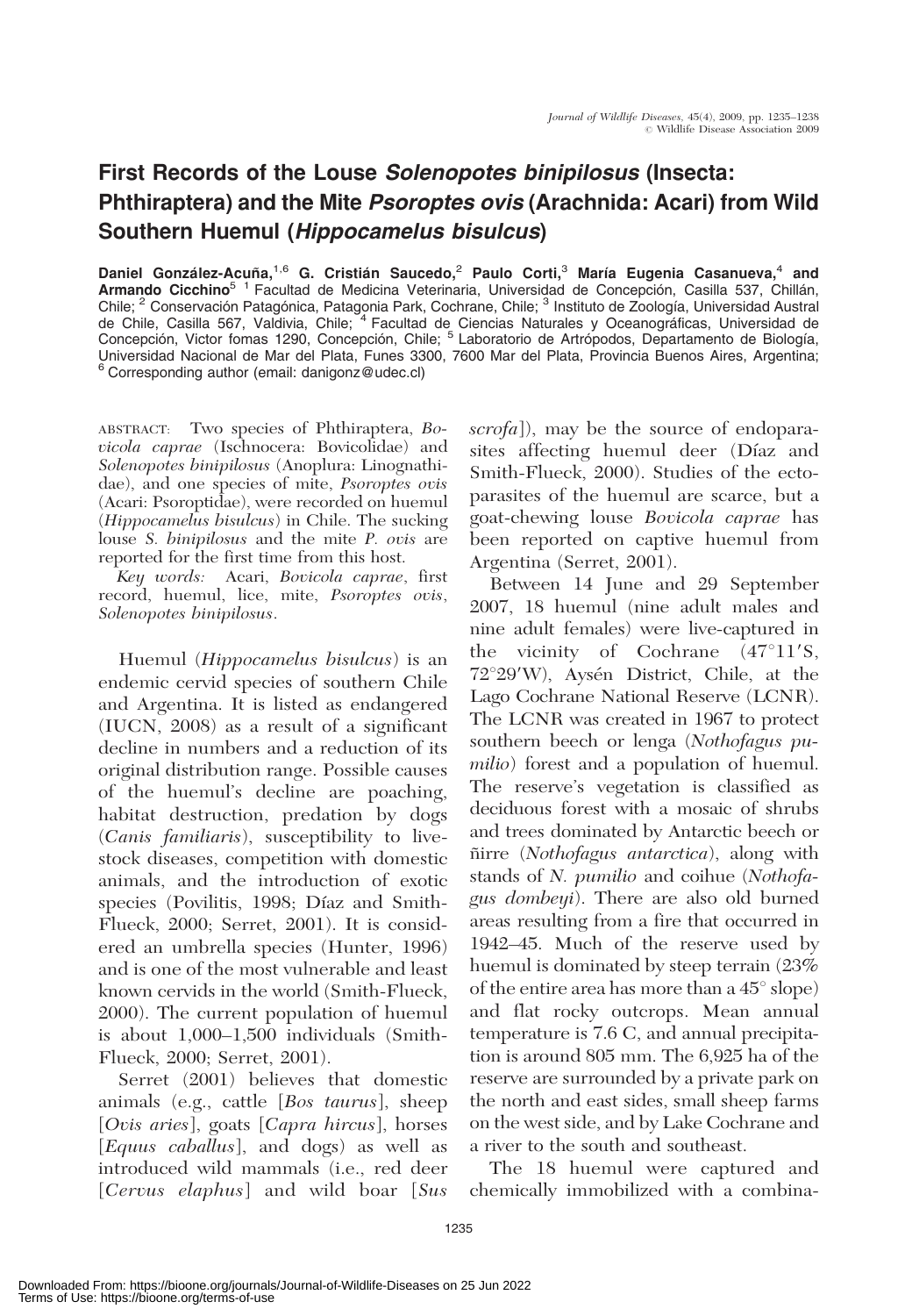tion of ketamine ( $\sim$ 2.0  $\pm$  0.7 mg/kg) and medetomidine  $(\sim 0.09 \pm 0.05 \text{ mg/kg})$ , followed by the injection of atimpamezole  $(\sim 0.40 \pm 0.2 \text{ mg/kg})$  as antagonist agent (P. Corti and C. Saucedo, unpubl. data). Capture was authorized by the Chile Agricultural Service. After sedation, each animal was placed over a canvas sling in a sternal position, and both flanks of the animals were visually examined for ectoparasites. Blood samples were collected, body measurements were taken, and clinical examinations were performed. Prior to their release, huemul were identified and marked with a numbered ear tag, and some were tagged with a very high frequency (VHF) radio collar. In the laboratory, ectoparasites were separated taxonomically into chewing lice, sucking lice, and mites, and sex and developmental stages (i.e., adults or nymphs) were determined using a stereomicroscope. Ectoparasites were fixed and preserved in 70% alcohol. Lice were slide-mounted in Canada balsam following the technique described by Palma (1978), and mites were cleared with Nesbitt solution for 72 hr at 55 C, dehydrated with alcohol, and slide-mounted in Berlesse mixture (Krantz, 1978). All specimens were deposited in the collection of the Zoology Department at the Universidad de Concepción, Chillán, Chile.

Identification of the chewing lice as Bovicola caprae (Ischnocera: Bovicoliidae) was based on size, antennal shape, chaetotaxy, thorax shape, and genitalia, following Werneck (1936, 1948, 1950). The sucking lice were identified as Solenopotes binipilosus (Anoplura: Linognathidae) following Ferris (1932). Identification of the mites as Psoroptes ovis (Acari: Psoroptidae) was based on previously published descriptions (Sweatman, 1958; Sanders et al., 2000; Pegler et al., 2005).

Five (27%) of the 18 huemul were infested with ectoparasites. Two (11%) animals carried adult B. caprae, and two  $(11\%)$  carried *S. binipilosus*; one presented both louse species. Four (22%) huemul were affected by *P. ovis*, but two of them showed heavy infestations, causing skin damage manifested by redness, thickening, and desquamation. A single animal was coinfested with all three species of ectoparasites. Negative animals had no evidence of skin damage due to the ectoparasites, which are easily recognized on affected individuals. Lice were located mainly on the head, thighs, loins, and lateral sides of the trunk of the animals. The mites were mainly found on the back.

The small total number of both louse species (chewing and sucking lice) found  $(n=23)$  in this study was presumably due to the relative low density, small group size, and scattered distribution of huemul in the area (Corti, 2008). Low host numbers, scattered distribution, and small group size are mechanisms that reduce the probability of parasite infestations (Lohele, 1995).

Lice are highly specialized obligate ectoparasites of mammals and birds (Johnson and Clayton, 2003). The primary host of B. caprae is the domestic goat (including goats in Chile; Tagle, 1966), and infestations have been reported from dead captive huemul in Argentina (Serret, 2001) and Chile (Povilitis, 1998). Because several developmental stages (nymphs, males and female) were found on the huemul sampled in the present study, we conclude that this louse species is now established on wild huemul, and detected infestations were not the result of contact with domestic goats. Goats have been suggested as a potential source of an infestation of B. caprae in captive pudu (Pudu puda; González-Acuña et al., 2004), but we believe that the current infestations are a result of introduction via domestic goats and a successful hostswitch (see Paterson and Gray, 1997; Paterson et al., 1999, 2003). Other cervid species are not known to be parasitized by B. caprae (Price et al., 2003).

The present report of *S. binipilosus* from huemul constitutes a new host record. This parasite has been recorded from three species of deer in South America, including Mazama gouazoubira, Mazama americana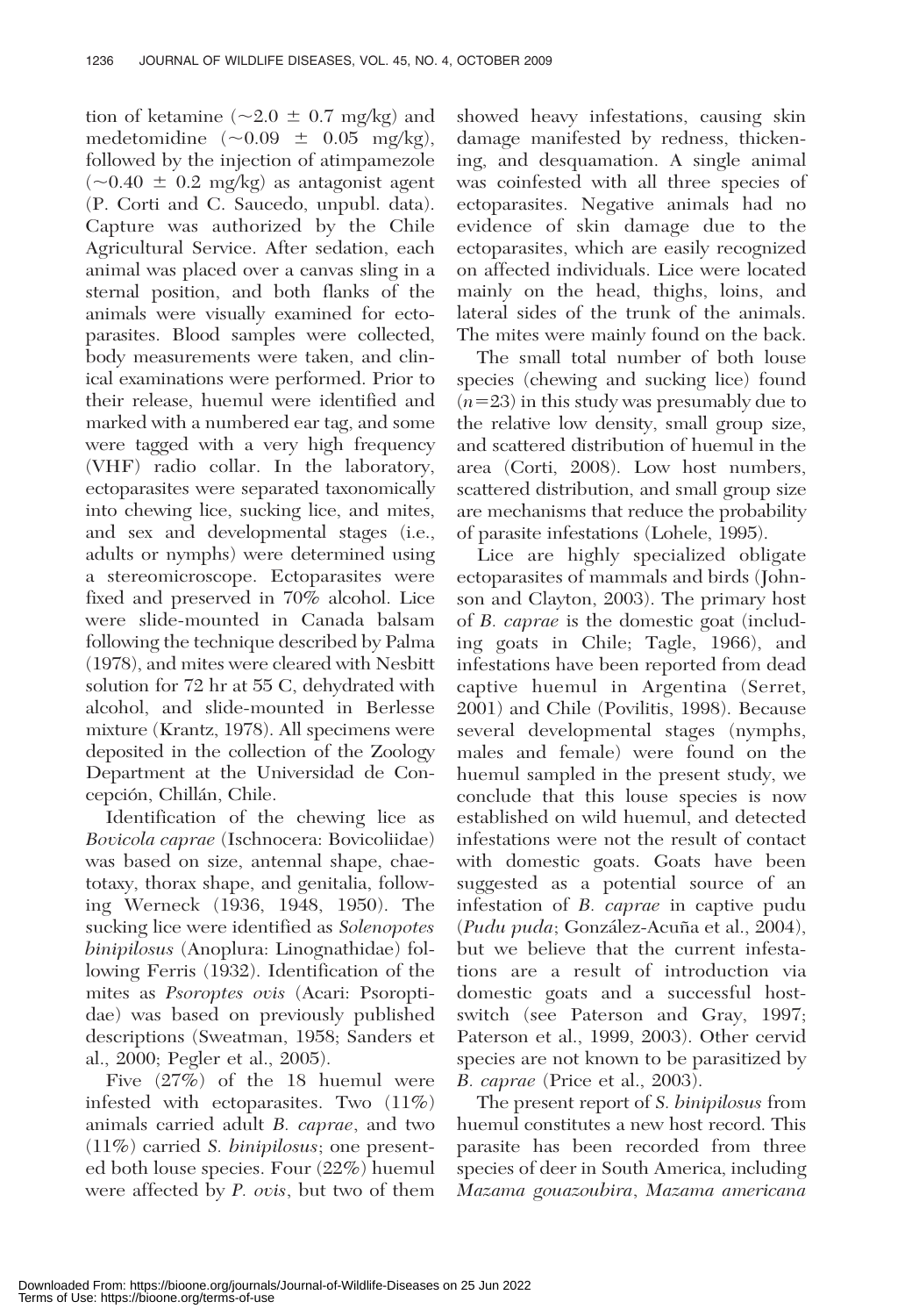(Castro and Cicchino, 1998), and pudu (González-Acuña et al., 2004), and has been associated with disease. Because of the low number of specimens collected during this study (two females), the significance of this new host record is unknown, and additional studies that include goats and other mammalian hosts are needed to fully understand its host range.

Psoroptes mites are a major cause of psoroptic mange in domestic and wild ungulates, causing livestock welfare problems and economic losses in many areas of the world (Van den Broek and Huntley, 2003). Several species of the genus Psoroptes, which are all currently considered junior synonyms of P. ovis (Zahler et al., 2000 [P. equi]; Wall and Kolbe, 2006 [P. ovis]), have been described and recorded from different species of wild herbivores, such as European bison (Bison bonasus; Kadulski et al., 1996), Wapiti (Cervus canadensis; Zahler et al., 2000), and African buffalo (Syncerus caffer) in Kenya (Sweatman et al., 1969). This is the first record of P. ovis in huemul, and as with *B. caprae*, the significance of these infestations to huemul conservation is unclear and deserves additional study.

We are greatly indebted to K. Ardiles for her help in the preparation of the ectoparasites in the laboratory; J. Avila for assistance; and R. L. Palma (Museum of New Zealand Te Papa Tongarewa) for his critical review of the manuscript. We would like to thank all the people that helped in the capturing of huemul and in the fieldwork, D. Velasquez, D. Jara, R. Millacura, H. Velasquez, and T. Ormeño. We are also very thankful to D. Shackleton for correcting the English and improving early drafts and to J. A. and W. Flueck for sharing information. This research would not have been possible without funding from the Denver Zoological Foundation, Conservación Patagónica, and Wildlife Conservation Society (WCS) Field Veterinary Program. During this research, P. Corti received economic support from a PhD scholarship from the Université de Sherbrooke through a National Science and Engineering Research Council of Canada (NSERC) grant given to M. Festa-Bianchet that covered a large part of the research expenses. Conaf Aysén District Office allowed us the access to work in LCNR. Huemul-capturing permits were issued for P. Corti by the Wildlife Subdepartment, Natural Renewable Resources Division of the Agricultural Service of Chile (SAG).

## LITERATURE CITED

- CASTRO, D. C., AND C. A. CICCHINO. 1998. Anoplura. In Biodiversidad de artrópodos Argentinos, Una perspectiva biotaxonómica, J. Morrone and S. Coscarón (eds.). Ediciones Sur, La Plata, Argentina, pp. 125–143.
- CORTI, P. 2008. Organisation sociale, dynamique de population, et conservation du cerf huemul (Hippocamelus bisulcus) dans la Patagonie du Chili. PhD Thesis, Université de Sherbrooke, Sherbrooke, Quebec, Canada.
- DÍAZ, N. I., AND J. M. SMITH-FLUECK. 2000. The Patagonian huemul. A mysterious deer on the brink of extinction. Literatura of Latin America, Buenos Aires, Argentina, 149 pp.
- FERRIS, G. F. 1932. Contributions toward a monograph of the sucking lice. Part V. Stanford University Publications, Biological Series 2: 271–413.
- GONZÁLEZ-ACUÑA, D., D. C. DEL CASTRO, L. MORENO, AND E. MEY. 2004. First records of lice (Insecta: Phthiraptera) from wild southern pudu, Pudu puda (Mammalia: Artiodactyla: Cervidae). European Journal of Wildlife Research 50: 216– 217.
- HUNTER, M. L. 1996. Fundamentals of conservation biology. Blackwell Science. Cambridge, pp. 483.
- IUCN. 2008. IUCN Red List of Threatened Species, www.iucnredlist.org. Accessed May 2008.
- JOHNSON, K. P., AND D. H. CLAYTON. 2003. The biology, ecology, and evolution of chewing lice. In The chewing lice: World checklist and biological overview. Special Publication 24, R. D. Price, R. A. Hellenthal, R. L. Palma, K. P. Johnson, and D. H. Clayton (eds.). Illinois Natural History Survey, Illinois, pp. 449–476.
- KADULSKI, S., J. N. IZDEBSKA, AND M. KONCZYK. 1996. Parasitic arthropods of Bison bonasus from Bialowieza primeval forest. Wiadomości Parazytologiczne 42: 255–260.
- KRANTZ, G. W. 1978. A manual of Acarology. 2nd Edition. Oregon State University Book Stores, Inc., Corvallis, Oregon, 509 pp.
- LOHELE, C. 1995. Social barriers to pathogen transmission in wild animal populations. Ecology 76: 326–335.